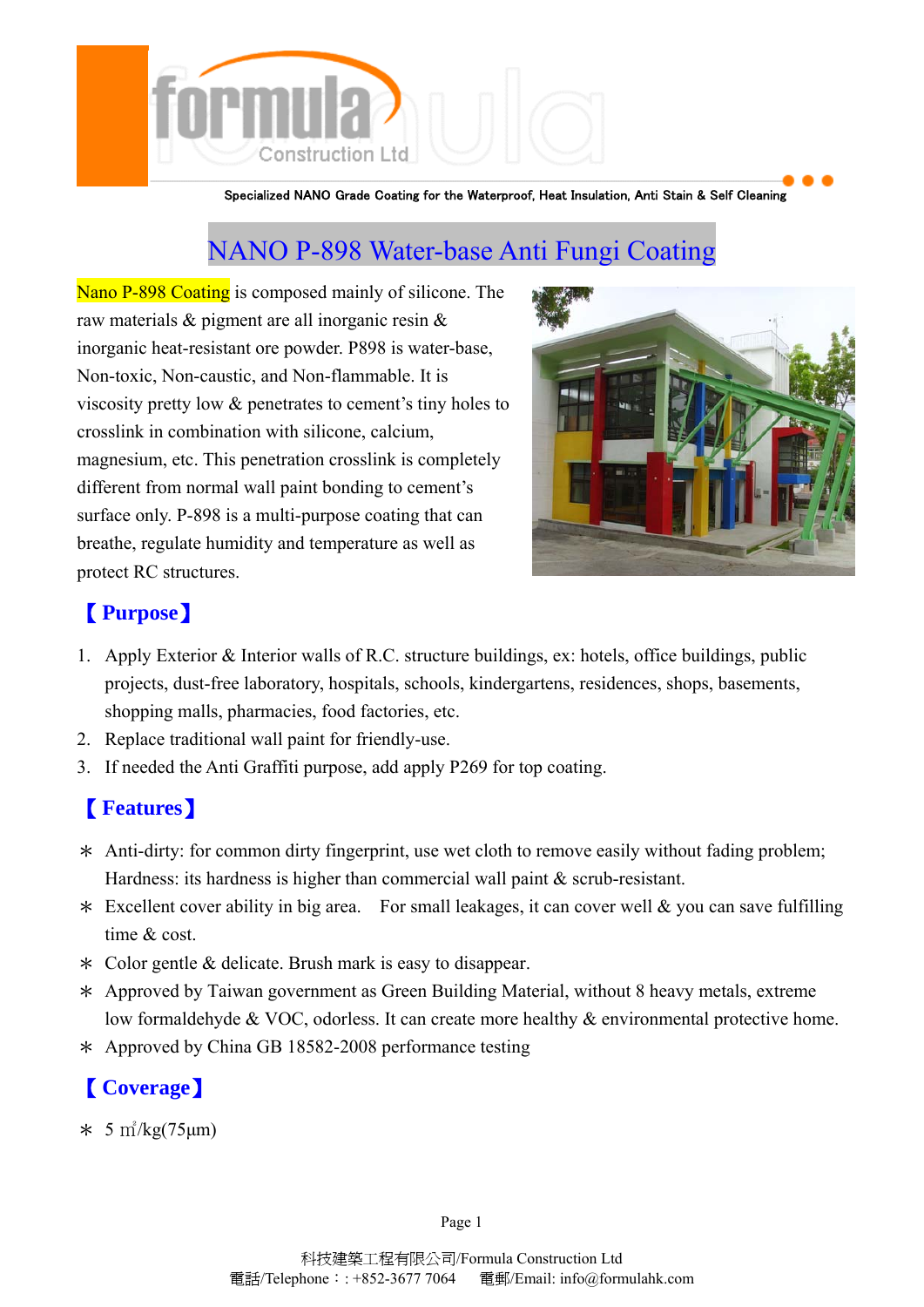

Specialized NANO Grade Coating for the Waterproof, Heat Insulation, Anti Stain & Self Cleaning

### 【 **Drying time at 25**℃】

- $*$  Finger touch (in 30 min.)
- \* Become hard (in 3 hours).

### 【 **Color**】

\* Please see color chart.

### 【 **Package**】

\* 5 gallon round bucket (24kgs)

#### 【 **Tool**】

- \* Spray gun, roller, and brush
- \* (Before use, please mix well.  $5\%~10\%$  clean water is allowed to add if need)

### 水性納米無機防霉漆 P898

水性納米無機防霉漆,硅樹脂為主要結構體,具強效吸水性,能傳輸水氣及吸水, 當濕度高,吸收空氣中的水氣,當溫度高時釋放水氣調節溫度,避免 R.C. 結構濕 度過高產生壁癌,環保水性防霉漆,是多功能漆會呼吸調節濕度及溫度,來保護 R.C.結構。

【應用范圍】

\* 混凝土建筑物室內外牆

#### 【特性】

- \* 鈉米無機
- \* 水性無毒,完全符合現代及未來 VOC 標准
- \* 不連續膜,不會有整片脫落現象
- \* 耐溶劑及抗 UV
- \* 不含八大重金屬

Page 2